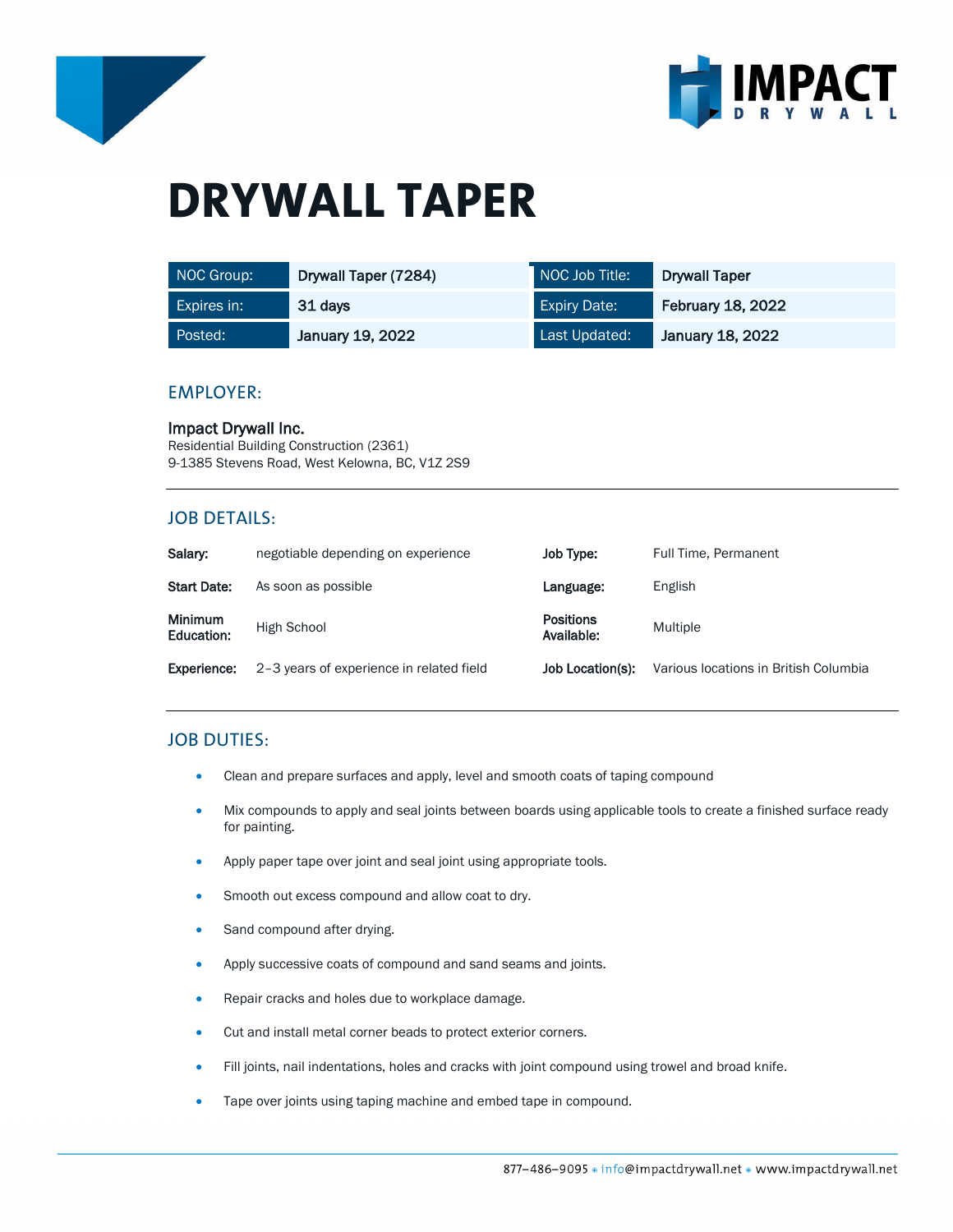



- Spray acoustic or texture materials over walls and ceilings.
- Finish corners and angles as required.
- Work collaboratively between departments to ensure efficiency in the build process.
- Read and interpret blue prints.
- Identify and communicate problems as they arise and take action to correct.
- Follow the company safety program as per current procedures and pro-actively work to develop and maintain a culture of safety onsite.
- Operate within standard operating procedures (SOPs).
- Understand and utilize Personal Protective Equipment as required according to MSDS on products being used and material being handled.
- Fill out and participate in JHAs, Safety Observations, Near Miss Reports and Toolbox Talks.
- Other duties as assigned

# QUALIFICATIONS AND EXPERIENCE:

- 3 plus years prior experience plastering, drywalling or painting in a residential, commercial construction environment.
- Basic knowledge of construction documents, drawings and specifications and current construction practices and methodology, is preferred.
- Ability to read, understand and interpret technical drawings and specifications, is an asset.
- WHMIS certification.

#### KEY COMPETENCIES:

- Highly organized and attentive to detail.
- Good communication skills, both verbal and written.
- Strong interpersonal skills.
- Dependable.
- Proven problem-solving ability.
- Ability to work in a team and to work independently.
- Ability to work under pressure and meet deadlines.
- Safety conscious able to work in a COR certified environment.